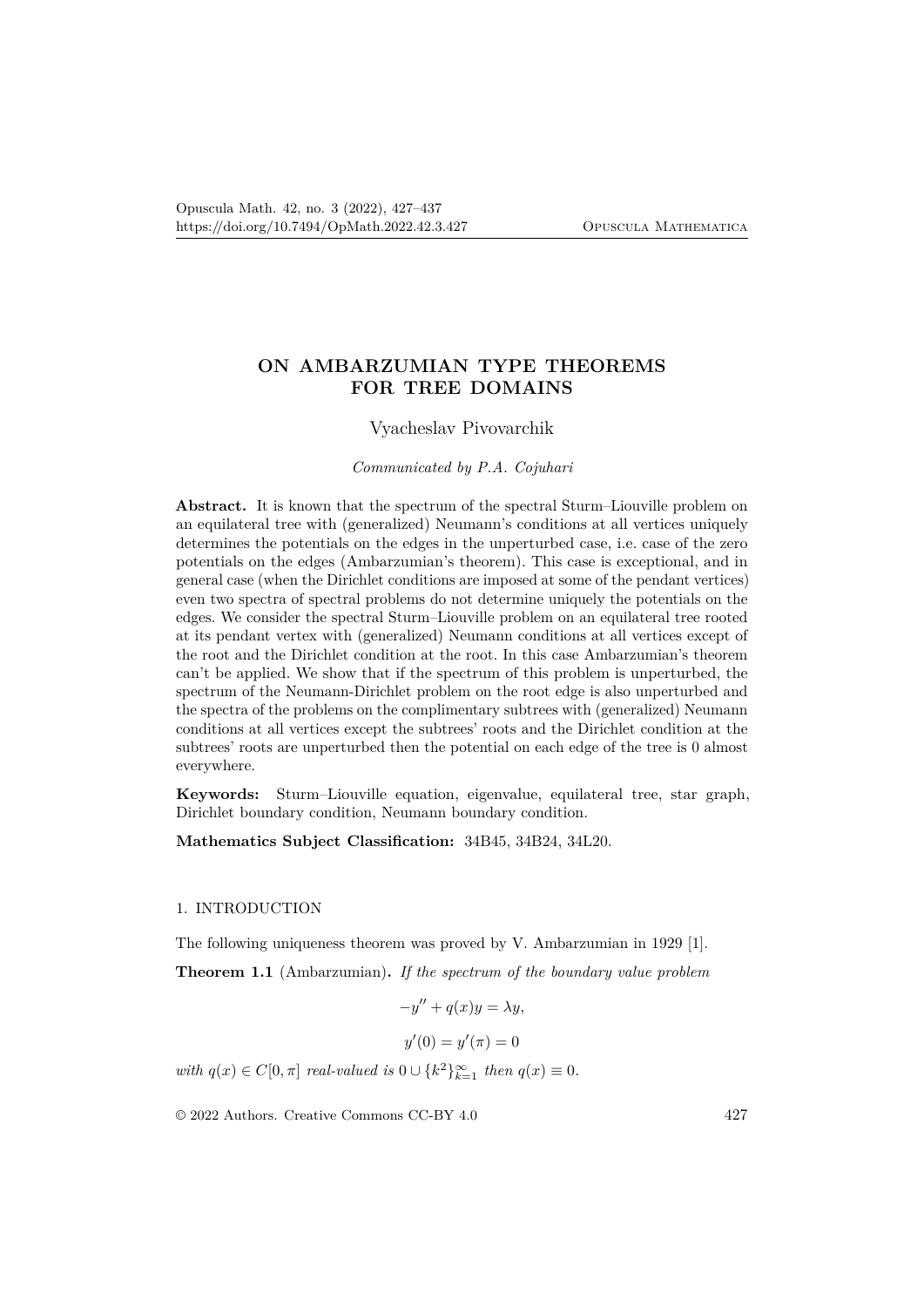This theorem was the starting point of the Sturm–Liouville inverse spectral theory. The next step was made by G. Borg [3] who proved that the case considered by V. Ambarzumian was exceptional and in general two spectra are needed to determine the potential. Borg's theorem is as follows. Denote by  $\{\vartheta_k\}_{k=1}^{\infty}$  the spectrum of the problem

$$
-y'' + q(x)y = \lambda y,
$$
  
y'(0) - hy(0) = 0, y'(\pi) + Hy(\pi) = 0,

where  $h \in \mathbb{R}$ ,  $H \in \mathbb{R}$  and by  $\{\xi_k\}_{k=1}^{\infty}$  the spectrum of the problem

$$
-y'' + q(x) = \lambda y,
$$
  

$$
y'(0) - hy(0) = 0, \quad y(\pi) = 0.
$$

**Theorem 1.2** ([3]). Let  $q(x) \in L_1(0, a)$  be real-valued. Then the two spectra  $\{\vartheta_k\}_{k=1}^{\infty}$ *and*  $\{\xi_k\}_{k=1}^{\infty}$  *determine uniquely*  $q(x)$  *and the numbers h and H*.

There is vast literature on generalizations of Borg's theorem (see, e. g. [6, 11, 12]). In some sense similar situation occurs in the case of the Sturm–Liouville problem on a metric tree graph. There are generalizations on Borg's theorem for trees [5, 20] and generalizations of Ambarzumian's theorem for trees [7]. However, there is a difference between Borg's theorems for an interval and for a tree. If we choose a pendant vertex as the root of the tree and consider the spectral problems with the Neumann condition at the root and the spectral problem with the Dirichlet condition at the root then according to [5, 20] the spectra of the Neumann and the Dirichlet problems uniquely determine the potential only on the root edge. Thus, even knowledge of two spectra of problems for the whole tree is not sufficient to determine uniquely the potentials on the edges except of the "Ambarzumian's" case [7]. Ambarzumian's theorem for a tree is true only in the case of Neumann conditions at all the pendant vertices. Due to results of [7] it is clear that the spectra of problems with the Neumann conditions at the pendant vertices of a graph contain information on the form of the graph (see [2, 13] and [9] for the so-called geometric Ambarzumian's theorem).

In present paper we consider the case where the Neumann conditions are imposed at all but one pendant vertices of a tree, the Dirichlet condition at one of the pendant vertices (at the root) and the generalized Neumann (continuity and Kirchhoff's) conditions at all the interior vertices. Together with this spectral problem, we consider spectral problems for the subtrees obtained from the initial tree by deleting the root and its incident edge. Also we consider the Neumann-Dirichlet problem at the root edge. The aim is to recover the potentials of the Sturm–Liouville equations on the edges of the initial tree using the spectra of these problems. Up to our knowledge such inverse problem is not investigated at all even for a star graph. Only the case of  $P_3$  graph was considered in [18] (see [4] for three spectral problems). We prove that if the spectra of the above problems are unperturbed (such as in the case of zero potentials on all the edges) then these spectra uniquely determine the potentials on the edges (these potentials are 0).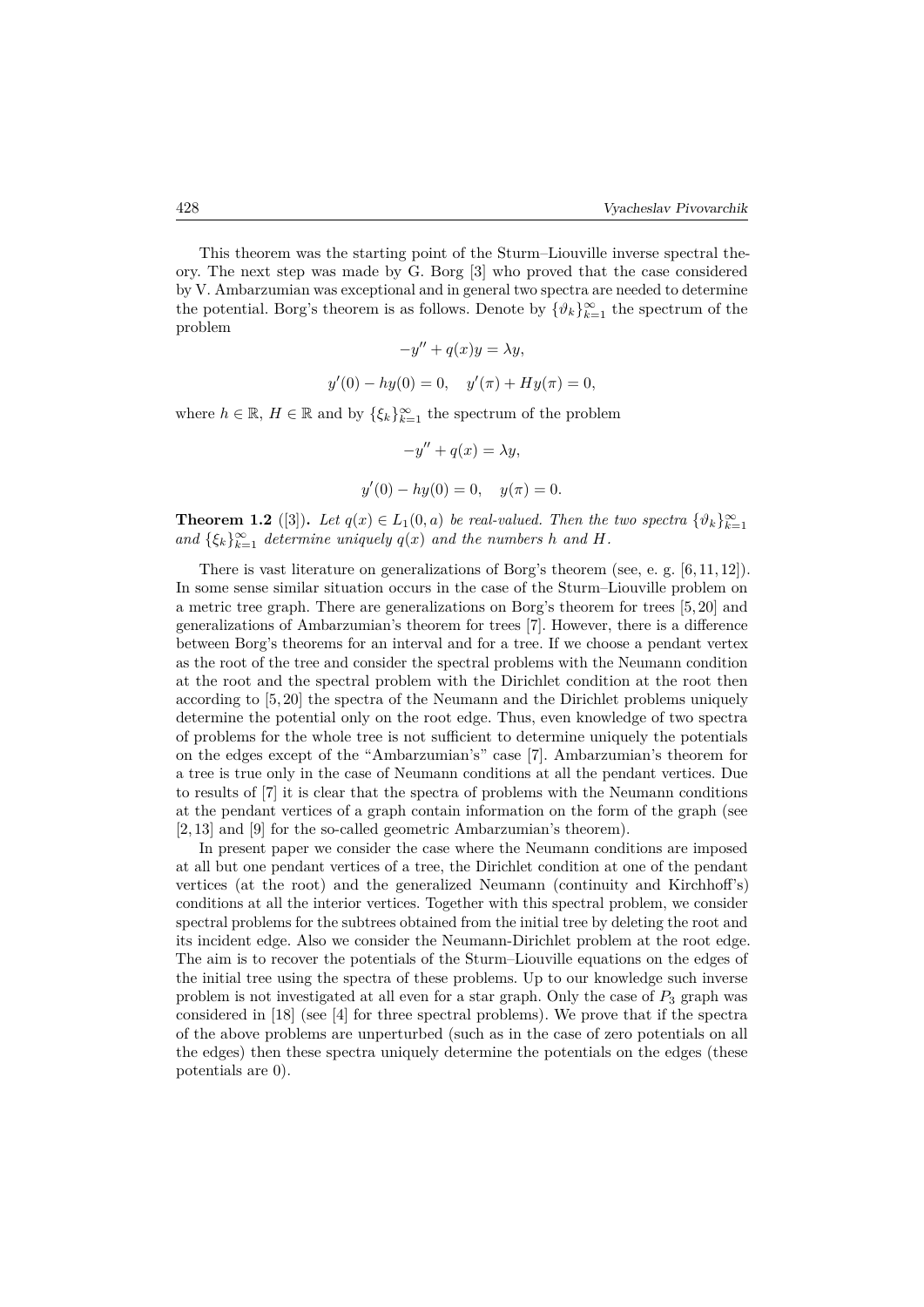After this brief review of the uniqueness results for inverse spectral Sturm–Liouville problems important for us, we present in Section 2 the description of our problem and give auxiliary results. In Section 3 we prove the uniqueness theorem which is the main result of this paper. In Section 4 we describe applications of the main theorem to the case of a *P*<sup>3</sup> graph and to the case of a star graph.

# 2. STATEMENT OF THE PROBLEM AND AUXILIARY RESULTS

Let *T* be an equilateral tree with *g* edges denoted by  $e_i$ , each of the length *a*. We denote the vertices by  $v_i$  and chose an arbitrary pendant vertex  $v_1$  as the root and direct all the edges away from this root. Let us describe the *Neumann* spectral problem as follows. We consider the Sturm–Liouville equations on the edges

$$
-y''_j + q_j(x)y_j = \lambda y_j, \quad j = 1, 2, \dots, g,
$$
\n(2.1)

where  $q_j \in L_2(0,1)$  are real.

For an edge  $e_i$  incident with a pendant vertex which is not the root, we impose the Neumann condition at the pendant vertex:

$$
y_j'(a) = 0.\tag{2.2}
$$

At each interior vertices we impose the continuity conditions

$$
y_j(a) = y_k(0) \tag{2.3}
$$

for the incoming to  $v_i$  edge  $e_j$  and for all  $e_k$  outgoing from  $v_i$  and the Kirchhoff's conditions

$$
y_j'(a) = \sum_k y_k'(0),\tag{2.4}
$$

where the sum is taken over all edges  $e_k$  outgoing from  $v_i$ .

At the root we impose the Neumann conditions

$$
y_1'(0) = 0.\t\t(2.5)
$$

The following theorem was proved in [7].

**Theorem 2.1.** *Suppose T is a finite tree with all edges of length a. For*  $r = 1, 2, \ldots$ *let*  ${m_r}$  *be a sequence of integers with*  $\lim_{r\to\infty} m_r = \infty$ *. If the set of eigenvalues for problem*  $(2.1)$ – $(2.5)$  *is nonnegative, and contains a subsequence*  $\{\lambda_r\}$  *with* 

$$
\lim_{r \to \infty} \left( \lambda_r - \left( \frac{\pi}{a} m_r \right)^2 \right) = 0,
$$

*then*  $q_j(x) \stackrel{a.e.}{=} 0$  *for each*  $j = 1, 2, ..., g$ .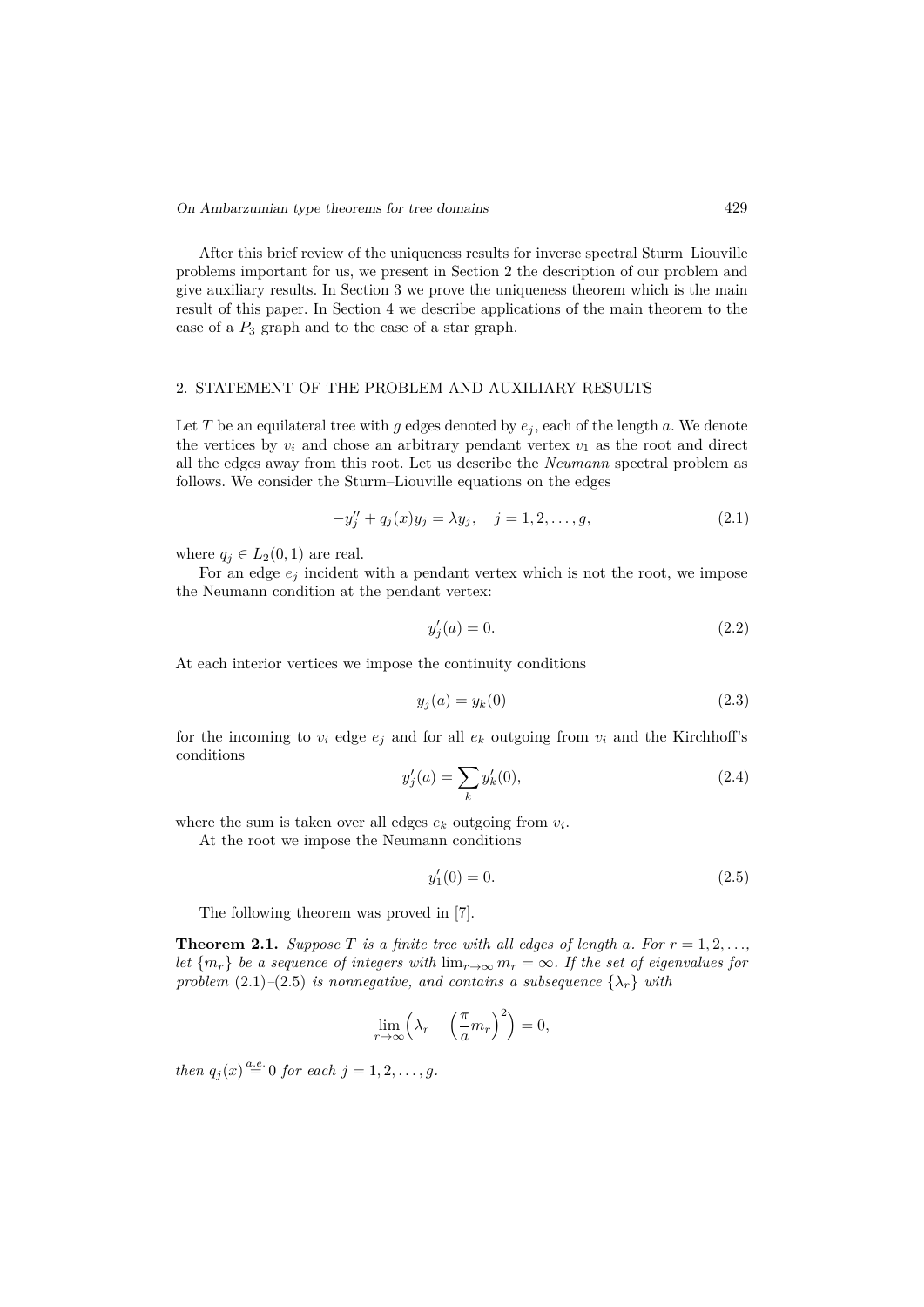It is known also that this "Ambarzumian's" case is exceptional. In other cases knowledge of one spectrum is not sufficient to determine the potentials on the edges. For example, in case of the Dirichlet conditions at the pendant vertices of a star graph one needs additional information, e.g. the spectra of the Dirichlet problems on the edges (see, e.g. [19]).

Let us consider another spectral problem on the same tree (which we call the Dirichlet problem). We choose a pendant vertex  $v_1$  as the root of the tree  $T$  and impose the Dirichlet condition at the root

$$
y_1(0) = 0.\t(2.6)
$$

The conditions at all the other vertices are such as in  $(2.2)$ – $(2.4)$ .

If the potentials are the same on all edges and are symmetric with respect to the midpoint of an edge:  $q_j(a-x) \stackrel{a.e.}{=} q_j(x)$  we have the following result (see Corollary 6.3.10 in [17]).

**Theorem 2.2.** *Let the potentials on the edges be the same and symmetric with respect to the midpoint of the edge. Then eigenvalues of the Neumann problem* (2.1)*–*(2.5)*, counted with multiplicities are the zeros of the entire function*

$$
\phi(\lambda) = s^{-1}(\lambda, a) P(c(\lambda, a)),
$$

*where*  $s(\lambda, x)$  *is the solution of equation* (2.1) *which satisfies the initial conditions*  $s(\lambda, 0) = s'(\lambda, 0) - 1 = 0$ ,  $c(\lambda, x)$  *is the solution of equation* (2.1) *which satisfies the initial conditions*  $c(\lambda, 0) - 1 = c'(\lambda, 0) = 0$ ,

$$
P(z) := det(zR - A),
$$

*A is the adjacency matrix and*  $R := diag\{d(v_1), d(v_2), \ldots, d(v_p)\}$  *is the degree matrix.* 

In case of  $q_j = 0$ , we have  $s(\lambda, a) = \frac{\sin \sqrt{\lambda}a}{\sqrt{\lambda}}$  $\sqrt{\overline{\lambda}a}$  and  $c(\lambda, a) = \cos \sqrt{\lambda}a$ , and Theorem 2.2 implies

**Corollary 2.3.** *If in addition to the conditions of Theorem 2.2,*  $q_j = 0$  *for all j then the characteristic function of problem* (2.1)*–*(2.5) *is*

$$
\phi_0(\lambda) = \sqrt{\lambda} \sin^{-1}(\sqrt{\lambda}a) P(\cos(\sqrt{\lambda}a)).
$$

**Definition 2.4.** Let  $v_i$  be an interior vertex. Then we call conditions  $(2.3)$ ,  $(2.4)$  the generalized Neumann condition.

If  $e_j$  is the edge incoming into  $v_i$  and  $e_k$  are the edges outgoing from  $v_i$ . Then we call

$$
y_j(a) = y_k(0) = 0
$$
 for all k.

the generalized Dirichlet condition at *v<sup>i</sup>* .

Now we consider the subtree  $\hat{T}$  obtained from the tree  $T$  by deleting the vertex  $v_1$ together with its incident edge. Denote by  $\hat{R} := diag\{\hat{d}(v_2), \hat{d}(v_3), \ldots, \hat{d}(v_p)\}\$  where  $\hat{d}(v_i)$  is the degree of  $v_i$  as a vertex in *T* (see Figure 1).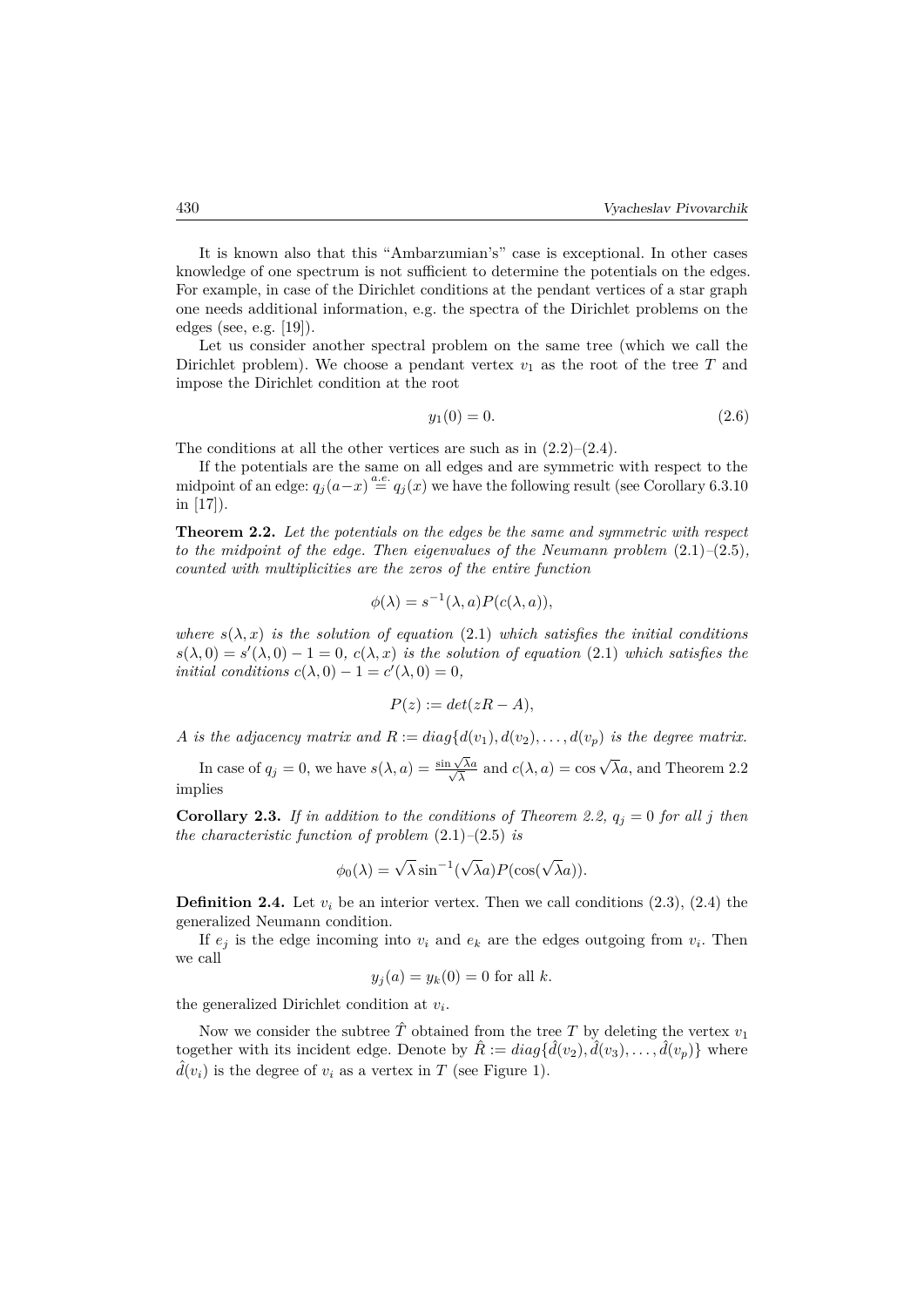

Fig. 1. A tree *T* and its complementary subtrees. x - vertices with Dirichlet conditions,  $\cdot$  - vertices with Neumann conditions

Theorem 6.4.2 of [17] applied to an equilateral tree *T* with symmetric with respect to the midpoint potentials is the following.

**Theorem 2.5.** *The eigenvalues of problem* (2.1)*–*(2.4)*,* (2.6) *counted with multiplicities are the zeros of the entire function*

$$
\psi(z) = P_1(c(\lambda, a)),
$$

*where*

$$
P_1(z) := det(z\hat{R} - \hat{A}),
$$

and  $\hat{A}$  *is the adjacency matrix of*  $\hat{T}$ *.* 

**Corollary 2.6.** *If in addition to the conditions of Theorem 2.5,*  $q_j \stackrel{a.e}{=} 0$  *for all j then the characteristic function of problem* (2.1)*–*(2.4)*,* (2.6) *is*

$$
\psi_0(z) = P_1(\cos(\sqrt{\lambda}a)).
$$

# 3. MAIN RESULTS

Let  $v_2$  be the vertex adjacent to the root  $v_1$  in *T*. We regard  $v_2$  as the root of  $\hat{T}$  and together with problems  $(2.1)$ – $(2.5)$  and  $(2.1)$ – $(2.4)$ ,  $(2.6)$  for *T* consider the following problems: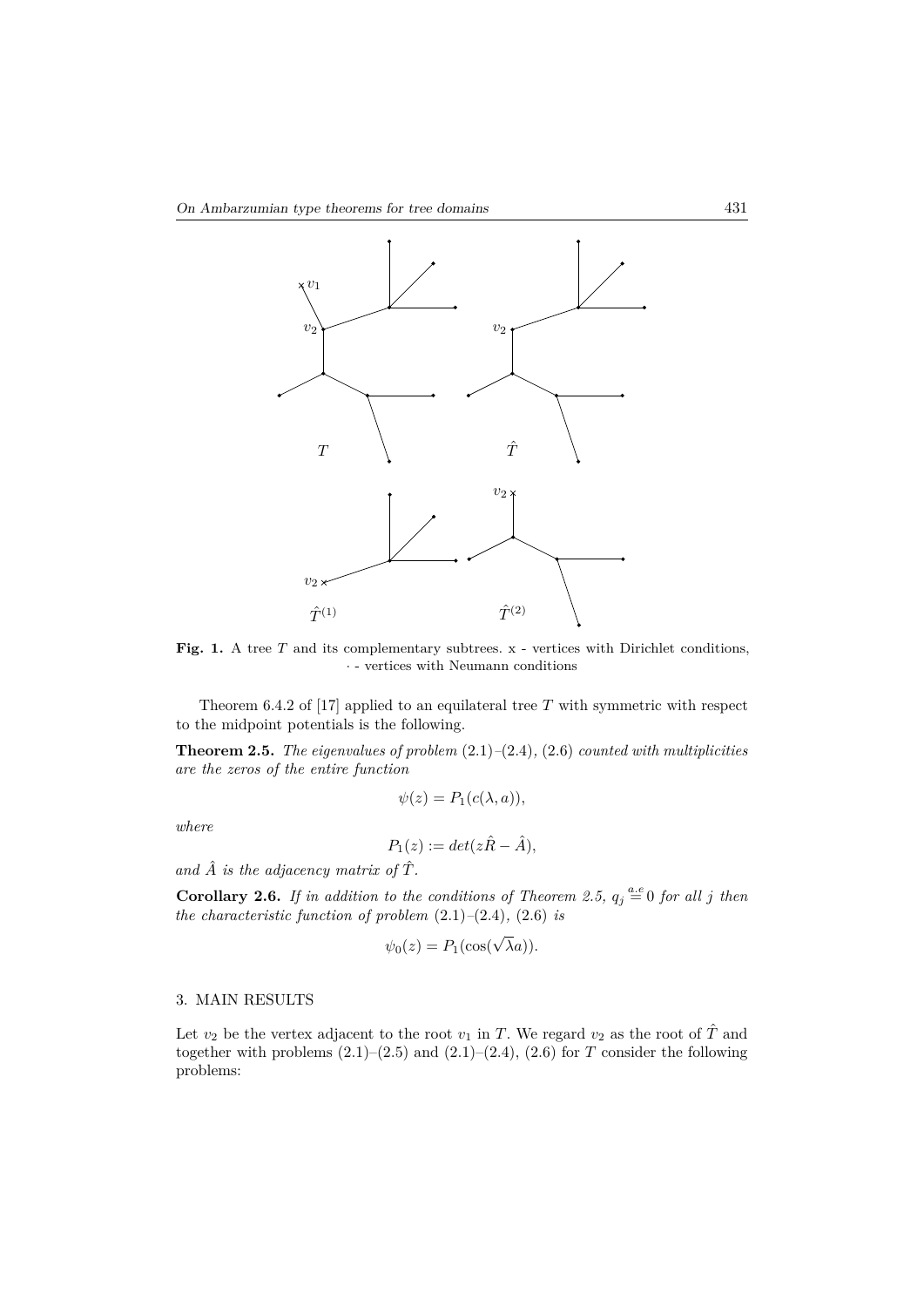(1) the Neumann problem for 
$$
\hat{T}
$$
 which consists of the equations

$$
-y''_j + q_j(x)y_j = \lambda y_j, \quad j = 2, 3 \dots, g,
$$
\n(3.1)

for each pendant vertex:

$$
y_j'(a) = 0,\t\t(3.2)
$$

for each interior vertex  $v_i$  except of the root with the incoming edge  $e_i$  and outgoing edges *ek*:

$$
y_j(a) = y_k(0) \tag{3.3}
$$

and

$$
y_j'(a) = \sum_k y_k'(0),\tag{3.4}
$$

where the sum taken over all edges  $e_k$  outgoing from  $v_i$ , for the root:

$$
y_j(0) = y_k(0),
$$
\n(3.5)

for all the outgoing from  $v_2$  edges  $e_j$  and  $e_k$  and

$$
\sum_{k} y'_{k}(0) = 0, \tag{3.6}
$$

(2) the Dirichlet problem which consists of equations  $(3.1)$ – $(3.4)$  and of

$$
y_j(0) = 0 \tag{3.7}
$$

for all  $e_j$  incident with  $v_2$  in  $\hat{T}$ .

We use the following notation:  $\phi$  is the characteristic function of the Neumann problem for *T* (problem  $(2.1)$ – $(2.5)$ ),  $\psi$  is the characteristic function of the Dirichlet problem for *T* (problem  $(2.1)$ – $(2.4)$ ),  $(2.6)$ ,  $\hat{\phi}$  is the characteristic function of the Neumann problem  $(3.1)$ – $(3.6)$  for  $\hat{T}$  and  $\hat{\psi}$  is the characteristic function of the Dirichlet problem  $(3.1)$ – $(3.4)$ ,  $(3.7)$ . We denote be  $\hat{T}^{(r)}$  the subtrees of  $\hat{T}$  rooted at  $v_2$ .

Using Theorem 2.1 in [14] we obtain

$$
\psi(\lambda) = s_1'(\lambda, a)\tilde{\psi}(\lambda) + s_1(\lambda, a)\tilde{\phi}(\lambda)
$$
\n(3.8)

and

$$
\phi(\lambda) = c_1'(\lambda, a)\tilde{\psi}(\lambda) + c_1(\lambda, a)\tilde{\phi}(\lambda).
$$
\n(3.9)

It is clear (see Corollary 2.2 in [14]) that

$$
\tilde{\psi}(\lambda) = \prod_{r=1}^{d(v_2)-1} \tilde{\psi}^{(r)}(\lambda),
$$

where  $\tilde{\psi}^{(r)}$   $(r = 1, 2, \ldots, d(v_2) - 1)$  is the characteristic function of Dirichlet problem on the subtree  $T_r$  rooted at  $v_2$ .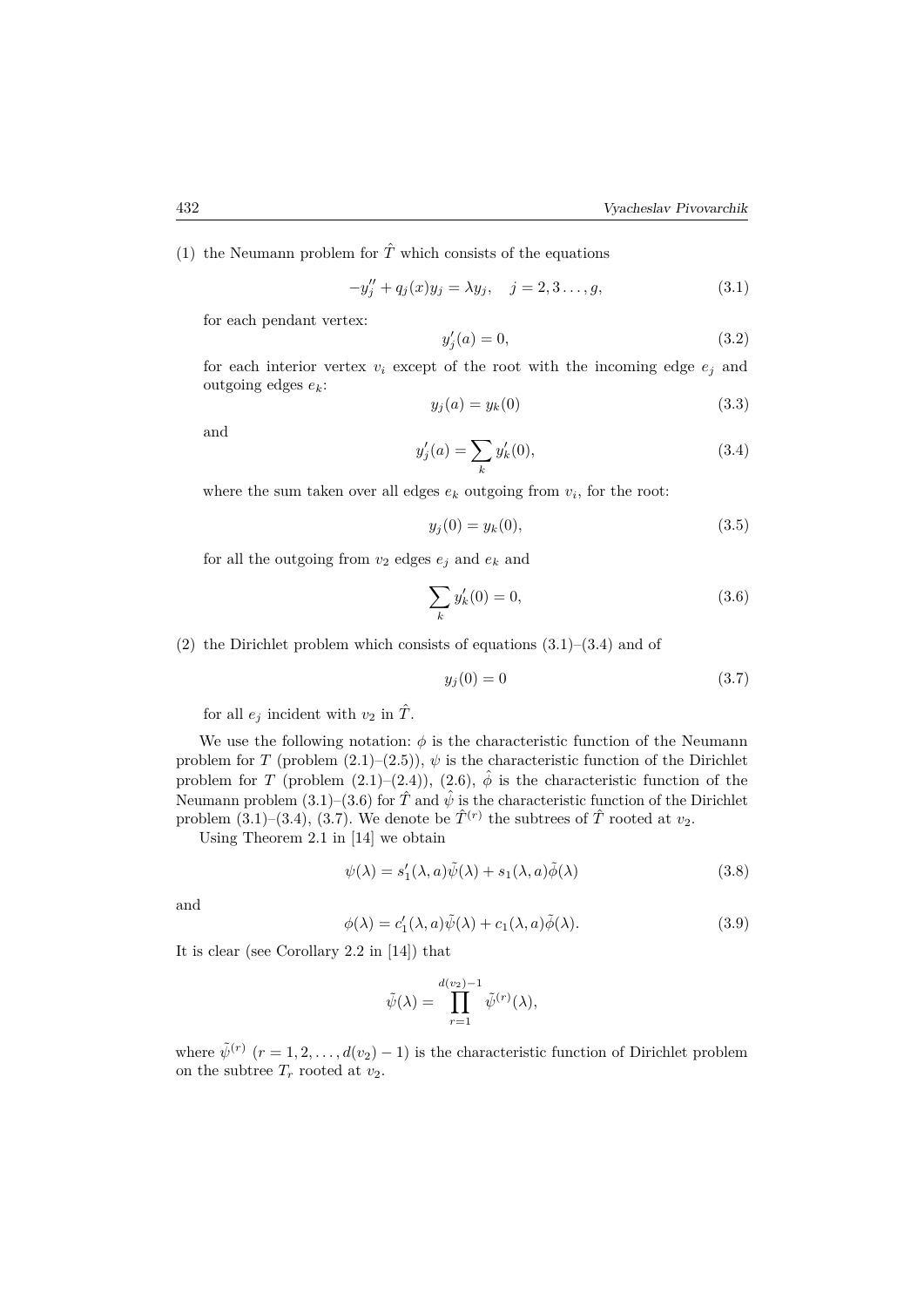Multiplying (3.8) by  $c_1(\lambda, a)$  and (3.9) by  $s_1(\lambda, a)$  and then subtracting the second obtained equation from the first one and using the Lagrange identity

$$
c_{1} (\lambda, a) s'_{1} (\lambda, a) = 1 + s_{1} (\lambda, a) c'_{1} (\lambda, a)
$$

we arrive at

$$
c_1(\lambda, a)\psi(\lambda) = s_1(\lambda, a)\phi(\lambda) + \tilde{\psi}(\lambda).
$$
\n(3.10)

In case of  $q_j \stackrel{a.e.}{=} 0$  for all *j* we have  $s_1(\lambda, a) = \frac{\sin(\sqrt{\lambda}a)}{\sqrt{\lambda}}$ ,  $c_1(\lambda, a) = \cos(\sqrt{\lambda}a)$  and by Corollary 2.6

$$
\psi_0(\lambda) = P_1(\cos(\sqrt{\lambda}a))
$$

and by Corollary 2.3

$$
\phi_0(\lambda) = \sqrt{\lambda} \sin^{-1}(\sqrt{\lambda}a) P(\cos(\sqrt{\lambda}a)).
$$

Then it follows from (3.10) that

$$
P(\cos(\sqrt{\lambda}a)) = \cos(\sqrt{\lambda}a)P_1(\cos(\sqrt{\lambda}a)) - \tilde{\psi}_0(\lambda), \qquad (3.11)
$$

where

$$
\tilde{\psi}_0(\lambda) = \prod_{r=1}^{d(v_2)-1} \tilde{\psi}_0^{(r)}(\lambda)
$$

and  $\tilde{\phi}_0^{(r)}$  is the characteristic function of the Dirichlet problem on the subtree  $\hat{T}^{(r)}$ rooted at  $v_2$  with  $q_j \stackrel{a.e.}{=} 0$  for all *j*.

Now we present the main result of this paper.

**Theorem 3.1.** *Let the spectrum of problem* (2.1)*)–* (2.4)*,* (2.6) *coincide with the set of zeros of*  $P_1(\cos \sqrt{\lambda}a)$ *, the spectrum of the Dirichlet problem on the subtree*  $\hat{T}^{(r)}$ *coincide with the set of zeros of*  $\tilde{\psi}_0^{(r)}$  *for all*  $r \in \{1, 2, ..., d(v_2) - 1\}$ *, the spectrum of the problem*

$$
-y_1'' - q_1(x)y_1 = \lambda y,
$$
  

$$
y_1'(0) = y_1(a) = 0
$$

*on the root edge coincide with the set of zeros of*  $cos(\sqrt{\lambda}a)$ *. Then*  $q_j(x) \stackrel{a.e.}{=} 0$  *for all j.* 

*Proof.* Under the conditions of this theorem equation (3.10) attains the form

$$
s(\lambda, a)\psi(\lambda) = \cos\sqrt{\lambda}aP_1(\cos(\sqrt{\lambda}a)) - \tilde{\phi}_0(\lambda).
$$
 (3.12)

Using identity  $(3.11)$  we obtain from  $(3.12)$ :

$$
s(\lambda, a)\psi(\lambda) = P(\cos(\sqrt{\lambda}a)).
$$
\n(3.13)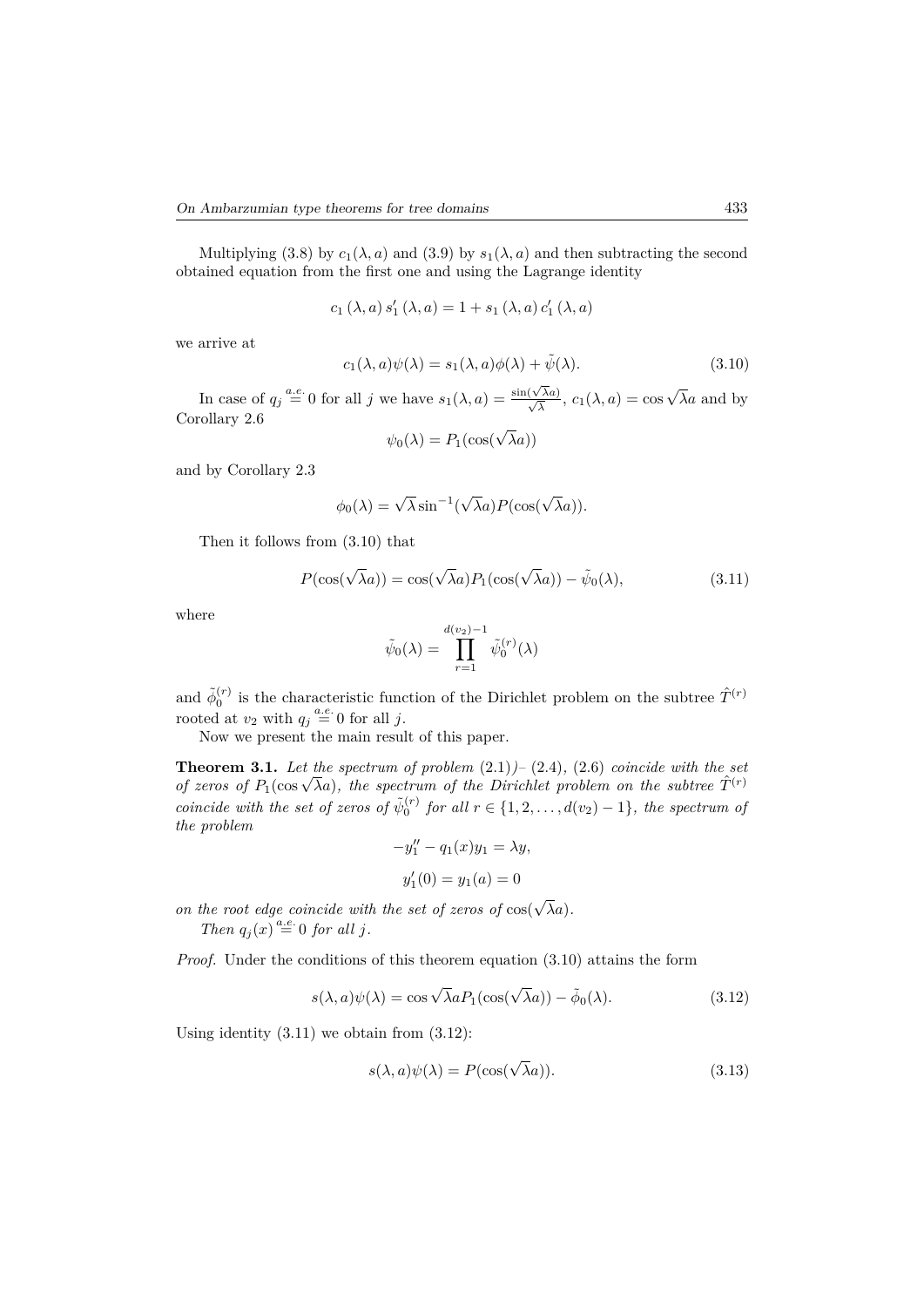It is known (see e.g. [15, Lemma 3.4.2] or [16, Corollary 12.5.1]) that the zeros of  $s_1(\lambda, a)$  are simple and behave asymptotically as follows:

$$
\sqrt{\lambda_k^{(1)}}=\frac{\pi k}{a}+\frac{A_1}{k}+o\left(\frac{1}{k}\right),
$$

where  $A_1$  is a constant.

Using results of [8] it was proved in [9] (Theorem 5.3) that even when  $q_i$ s are different and not symmetric with respect to the midpoints of the edges there is a subsequence of the sequence of zeros of  $\psi$  which behave asymptotically as

$$
\sqrt{\lambda_k^{(2)}} = \frac{\pi(k-1)}{a} + \frac{A_2}{k} + o\left(\frac{1}{k}\right),\tag{3.14}
$$

where  $A_2$  is a constant.

By Lemma 1.7 (iv) in [10],  $z = 1$  is a simple zero of  $P(z)$ . Since the graph is bipartite, the zeros of  $P(z)$  are located symmetrically with respect to the origin (see e.g. Lemma C.5.4 in [17]), what means that  $z = -1$  is also a zero of  $P(z)$ . Therefore,

$$
P(\cos(\sqrt{\lambda}a)) = (1 - (\cos(\sqrt{\lambda}a))^2 \tilde{P}(\cos(\sqrt{\lambda}a))
$$
  
=  $\sqrt{\lambda} \sin(\sqrt{\lambda}a) \frac{\sin(\sqrt{\lambda}a)}{\sqrt{\lambda}} \tilde{P}(\cos(\sqrt{\lambda}a)),$  (3.15)

where  $\tilde{P}(z)$  is a polynomial. It is known that all the zeros of  $P(z)$  lie in the interval  $[-1, 1]$  (see [10]) and, therefore, all the zeros of  $P(\cos(\sqrt{\lambda}a))$  are nonnegative. Comparing (3.13) with (3.15) and taking into account that all the zeroes of  $\sin(\sqrt{\lambda}a)$  are simple we conclude that there exists a subsequence in the sequence of zeros of  $\psi(\lambda)$  of the form

$$
\sqrt{\lambda_k^{(2)}} = \frac{\pi(k-1)}{a}.
$$

Thus, this subsequence satisfies the conditions of Theorem 2.1 and we arrive at  $q_j(x) \stackrel{a.e.}{=} 0$  for all *j*.  $\Box$ 

#### 4. EXAMPLES

# 4.1. CASE OF  $q = 2$

In [18] the three spectral problems were considered on an interval [0*, a*] and on its parts  $[0, \frac{n-1}{n}a]$  and  $[\frac{n-1}{n}a, a]$  where  $n \in \{2, 3, \ldots\}$  which in our terms look as follows:

$$
-y'' + q(x)y = \lambda y,\tag{4.1}
$$

$$
y'(0) = y(a) = 0,\t\t(4.2)
$$

$$
-y'' + q(x)y = \lambda y,
$$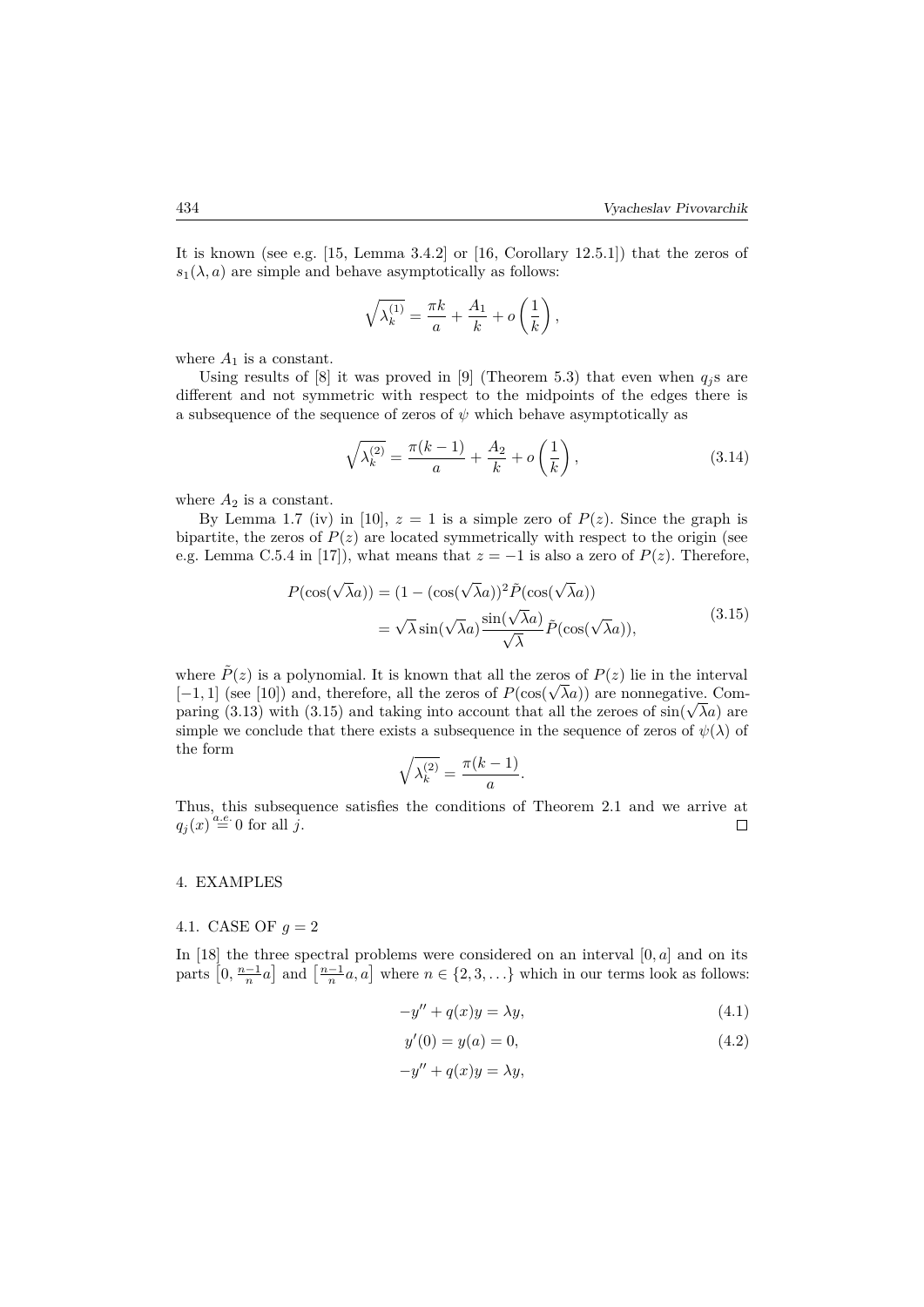$$
y'(0) = y\left(\frac{n-1}{n}a\right) = 0,
$$
  
\n
$$
-y'' + q(x)y = \lambda y,
$$
\n(4.3)

$$
y\left(\frac{n-1}{n}a\right) = y'(a) = 0.\tag{4.4}
$$

Denote by  $\{\xi_k\}_{k=1}^{\infty}$  the spectrum of problem (4.1), (4.2) and by  $\{\mu_k\}_{k=1}^{\infty}$ , ( $\{\mu_k^{(1)}\}$  ${k \choose k}$  $\}$  $\infty$ <sub>k=1</sub>) the spectrum of problem  $(4.1)$ ,  $(4.3)$  (problem  $(4.1)$ ,  $(4.4)$ , respectively). It is well known that the three spectra consist of real simple eigenvalues only. We enumerate the eigenvalues in the following way:  $\xi_{k+1} > \xi_k$ ,  $\mu_{k+1} > \mu_k$ ,  $\mu_{k+1}^{(1)} > \mu_k^{(1)}$ ,  $k \in \mathbb{N}$ .

# **Theorem 4.1.** *Let*

$$
\xi_k = \frac{\pi^2}{a^2} \left( k - \frac{1}{2} \right)^2, \quad \mu_k = \frac{\pi^2 n^2}{a^2 (n - 1)^2} \left( k - \frac{1}{2} \right)^2, \quad \mu_k^{(1)} = \frac{\pi^2 n^2}{a^2} \left( k - \frac{1}{2} \right)^2, \ (k \in \mathbb{N}),
$$

*and let*  $q(x) \in L_2(0, a)$  *be real-valued. Then*  $q(x) \stackrel{a.e.}{=} 0$ .

For the case of  $n = 2$  this result follows from Theorem 3.1.

### 4.2. STAR GRAPH

We consider the spectral problem on an equilateral star graph of *g* edges rooted at one of its pendant vertices  $v_1$ . The generalized Neumann conditions at the central vertex, the Dirichlet condition at the root and the Neumann conditions at the other pendant vertices are imposed:

$$
-y''_j + q_j(x)y_j = \lambda y_j,
$$
\n
$$
(4.5)
$$

$$
y_1(0) = 0,\t\t(4.6)
$$

$$
y'_{j}(a) = 0, \quad j = 2, 3, \dots, g,
$$
\n(4.7)

$$
y_1(a) = y_2(0) = y_3(0) = \ldots = y_g(0), \qquad (4.8)
$$

$$
y_1'(a) - y_2'(0) - y_3'(0) - \dots - y_g'(0) = 0.
$$
\n(4.9)

We also consider the Neumann–Dirichlet problem for the root edge

$$
-y_1'' + q_1(x)y_1 = \lambda y_1, \tag{4.10}
$$

$$
y_1'(0) = y_1(a) = 0,\t\t(4.11)
$$

and the Dirichlet–Neumann problems for the other edges of the graph

$$
-y''_j + q_j(x)y_j = \lambda y_j, \quad j = 2, 3, \dots, g,
$$
\n(4.12)

$$
y_j(0) = y'_j(a) = 0, \quad j = 2, 3, \dots, g.
$$
\n(4.13)

Up to our knowledge, the inverse problem of recovering the potentials  $q_i$  using the spectra of problems  $(4.5)$ – $(4.9)$ ,  $(4.10)$ - $(4.11)$  and  $(4.12)$ – $(4.13)$  is not investigated.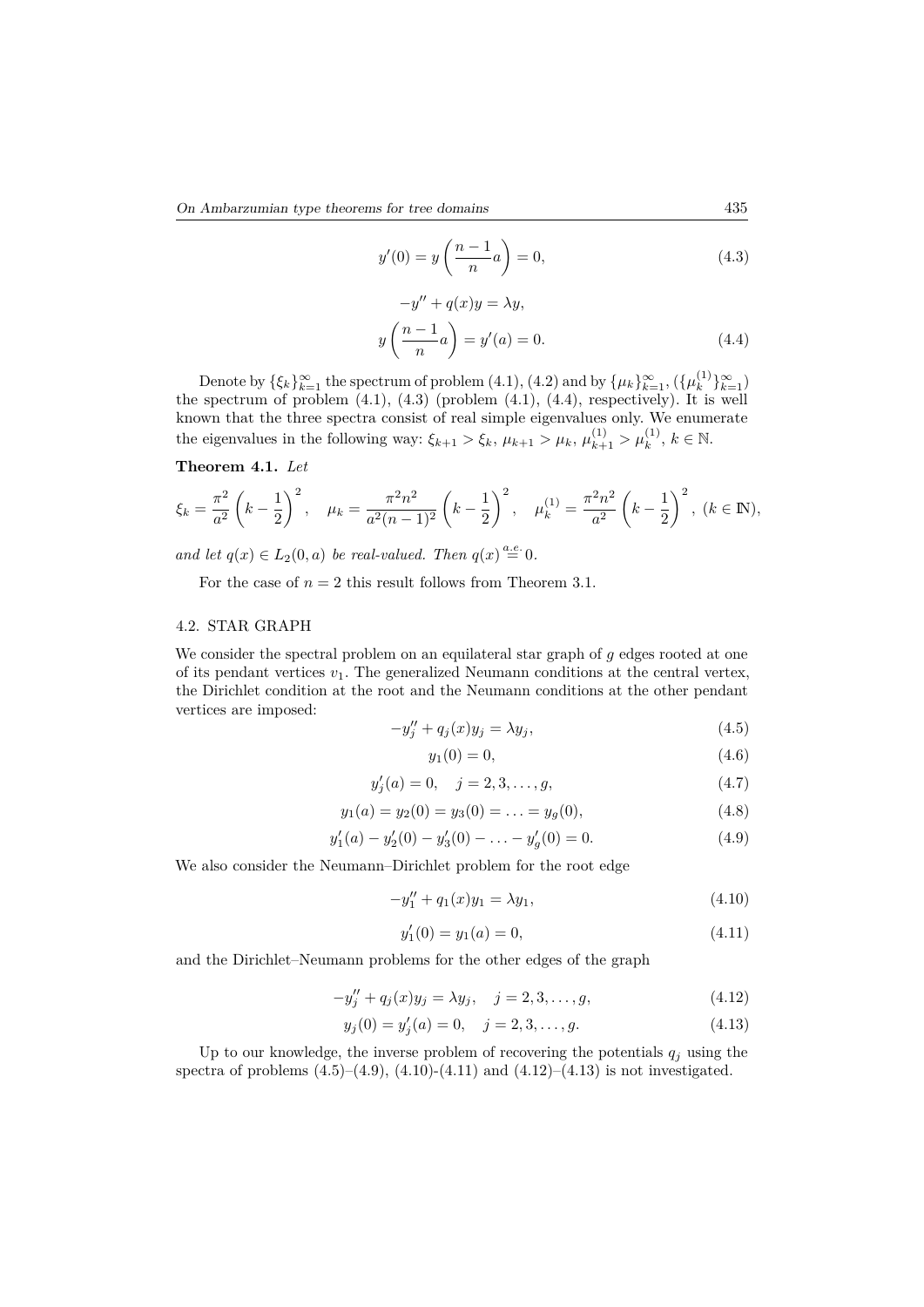**Theorem 4.2.** *Let the following conditions be satisfied:*

(1) *the spectrum*  $\{\tau_k\}_1^{\infty}$  *of problem* (4.5)–(4.9) *consist of the subsequences*  $\{\tau_k^{(j)}\}$  $\binom{J}{k}$ <sup>2</sup> *of the form*

$$
\sqrt{\tau_k^{(j)}} = \frac{\pi \left( k - \frac{1}{2} \right)}{a}, \quad j = 1, 2, \dots, g - 2, \ k \in \mathbb{N}, \tag{4.14}
$$

$$
\sqrt{\tau_k^{(g-1)}} = \frac{\pi(k-1)}{a} \pm \frac{1}{a} \arcsin \frac{1}{\sqrt{g}}, \quad k \in \mathbb{N};\tag{4.15}
$$

(2) *the spectrum of problem*  $(4.10)-(4.11)$  *and the spectrum*  $\{\lambda_k\}_1^{\infty}$  *of each of the problems* (4.12)*–*(4.13) *is such that*

$$
\sqrt{\lambda_k} = \frac{\pi \left(k - \frac{1}{2}\right)}{a}.
$$

*Then*  $q_j \stackrel{a.e.}{=} 0$  *for all j.* 

*Proof.* Equations (4.14), (4.15) imply that  $\bigcup_{i=1}^{q-1}$  $\bigcup_{j=1}^{q-1} \{\tau_k^{(j)}\}$  ${k \choose k}$ <sup>2</sup> $\binom{1}{k=1}$  is the set of zeros of the function

$$
\phi(\lambda) = \cos^{g-2}(\sqrt{\lambda}a)(1 - g\sin^2(\sqrt{\lambda}a)) = P_1(\cos(\sqrt{\lambda}a)).
$$

which is the characteristic function of problem  $(4.5)$ – $(4.9)$  in the case of  $q_j = 0$  for all *js* and  $P_1(z) = z^{g-2}(gz^2 - g + 1)$ . The functions  $\tilde{\phi}^{(r)}(\lambda) = \cos(\sqrt{\lambda}a) = \tilde{\phi}_0^{(r)}(\lambda)$  $(r = 2, 3, \ldots, g)$ . Thus, the conditions of Theorem 3.1 are fulfilled and the statement of Theorem 4.2 follows. П

# **Acknowledgements**

*The author is grateful to the Ministry of Education and Science of Ukraine for the support in completing the work "Artificial porous materials as a basis for creating the novel biosensors".*

### REFERENCES

- [1] V.A. Ambarzumian, *Über eine range der Eigenwerttheorie,* Zeitschrift für Physik **53** (1929), 690–695.
- [2] J. Boman, P. Kurasov, R. Suhr, *Schrödinger operators on graphs and geometry II. Spectral estimates for L*1*-potentials and Ambartsumian's theorem*, Integral Equations Operator Theory **90** (2018), Article no. 40.
- [3] G. Borg, *Uniqueness theorems in the spectral theory of*  $y'' + (\lambda q(x))y = 0$ , Proc. 11th Scandinavian Congress of Mathematicians, Johan Grundt Tanums Forlag Oslo (1952), 276–287.
- [4] O. Boyko, O. Martinyuk, V. Pivovarchik, *Higher order Nevanlinna functions and the inverse three spectra problem*, Opuscula Math. **36** (2016), no. 3, 301–314.
- [5] B.M. Brown, R Weikard, *A Borg-Levinson theorem for trees*, Proc. R. Soc. Lond. Ser. A Math. Phys. Eng. Sci. **461** (2005), no. 2062, 3231–3243.